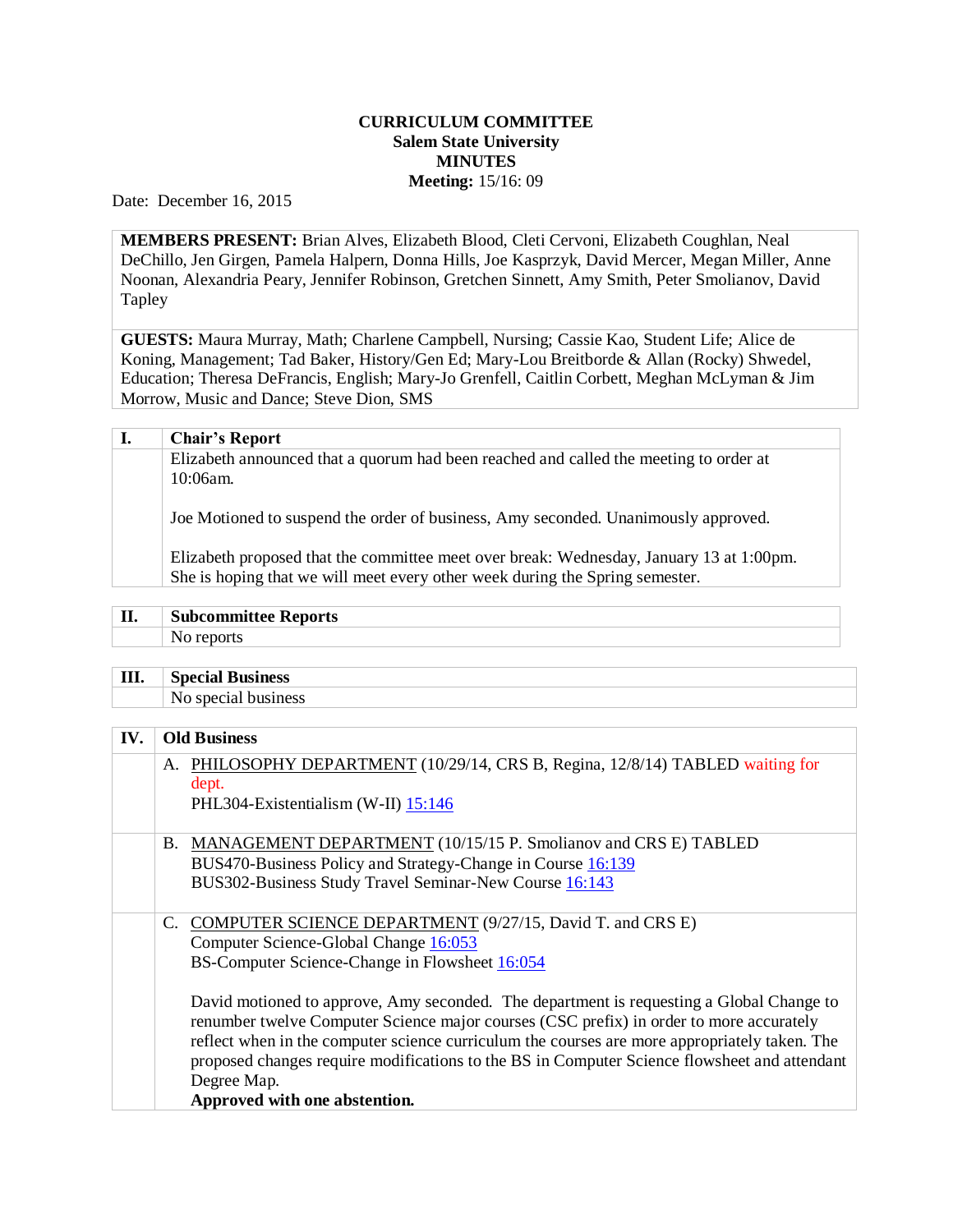|    | D. MATHEMATICS DEPARTMENT (9/14/15, Pamela H and CRS B)<br>FYMAT-First Year Seminar (Mathematics) 16:040<br>Pam motioned to approve, Gretchen seconded. The department's example FYS uses the<br>Simpsons TV show to teach math concepts. Megan asked if students who had not satisfied the<br>math competency would feel comfortable in this course. Maura said they would. Anne<br>expressed concern that some questions raised by the FYS sub-committee had not been<br>addressed. Maura responded that the edits were made in the student experiences rather than<br>course narrative section.<br>Approved with one abstention. |
|----|-------------------------------------------------------------------------------------------------------------------------------------------------------------------------------------------------------------------------------------------------------------------------------------------------------------------------------------------------------------------------------------------------------------------------------------------------------------------------------------------------------------------------------------------------------------------------------------------------------------------------------------|
|    |                                                                                                                                                                                                                                                                                                                                                                                                                                                                                                                                                                                                                                     |
| Е. | ACCOUNTING AND FINANCE DEPARTMENT (10/23/15, J. Robinson and CRS B)<br>BS-Business Administration-Accounting Concentration-Change in Flowsheet 16:154<br>BS-Business Administration-Corporate Finance and Accounting Conc.-Change in Flowsheet<br>16:155<br>BS-Business Administration-Finance Concentration-Change in Flowsheet 16:156<br>Jennifer motioned to approve, Peter seconded. The department is changing the support courses<br>on all three flowsheets to make them more specific. They also developed a new course with<br>the Math department, MAT128, as a required support course for all business students.        |
|    | Approved with one abstention.                                                                                                                                                                                                                                                                                                                                                                                                                                                                                                                                                                                                       |
| F. | MANAGEMENT DEPARTMENT (11/1/15, J. Robinson and CRS B)<br>BS-Business Administration-Entrepreneurship Concentration-Change in Flowsheet 16:176<br>BS-Business Administration-Human Resource Management Conc.-Change in Flowsheet<br>16:177<br>BS-Business Administration-International Business Concentration-Change in Flowsheet<br>16:178<br>BS-Business Administration-Management Concentration-Change in Flowsheet 16:179<br>BS-Business Administration-Hospitality Concentration-Change in Flowsheet 16:180                                                                                                                    |
|    | Jennifer motioned to approve, Neal seconded. Some of the support courses are being changed<br>and prefixes, errors and omissions are being corrected. BUS302 is being removed from the<br>International Business Concentration flowsheet as the course was tabled at the last meeting.<br>Megan suggested that World Languages may want to discuss potentially allowing students to<br>double dip for the minor and major.<br><b>Unanimously approved.</b><br>Megan motioned for a 10-minute break, Amy seconded. Unanimously approved.                                                                                             |
|    |                                                                                                                                                                                                                                                                                                                                                                                                                                                                                                                                                                                                                                     |
|    | G. ENGLISH DEPARTMENT (11/2/15, G. Sinnett and CRS C)<br>ENL2XX-Studies in Literature-New Course-W-II 16:175                                                                                                                                                                                                                                                                                                                                                                                                                                                                                                                        |
|    | Gretchen motioned to approve, Amy seconded. The department is seeking approval for<br>ENL235, a new course that will have W-II certification. The W-II/W-III sub-committee did<br>not have any revisions.<br><b>Unanimously approved.</b>                                                                                                                                                                                                                                                                                                                                                                                           |
|    | H. MUSIC AND DANCE DEPARTMENT (10/14/15 D. Hills and CRS A)                                                                                                                                                                                                                                                                                                                                                                                                                                                                                                                                                                         |
|    |                                                                                                                                                                                                                                                                                                                                                                                                                                                                                                                                                                                                                                     |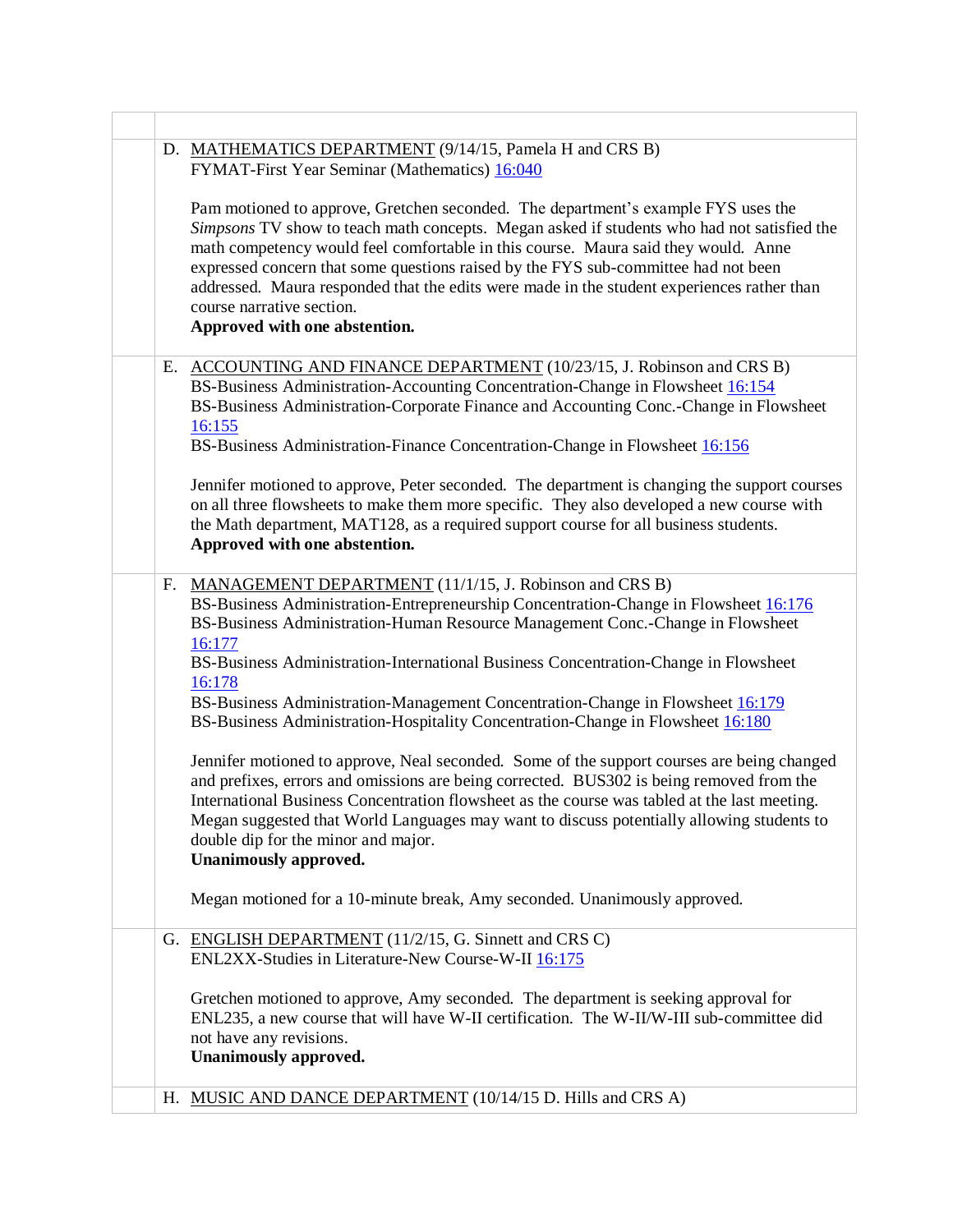BA-Dance-Change in Flowsheet [16:091](http://www.salemstate.edu/6780.php?trackingNum=16:091&search=all) DAN091-Dance Participation-New Course [16:092](http://www.salemstate.edu/6780.php?trackingNum=16:092&search=all) DAN120-Modern Dance I-Change in Course [16:093](http://www.salemstate.edu/6780.php?trackingNum=16:093&search=all) DAN121-Modern Dance II-Change in Course [16:094](http://www.salemstate.edu/6780.php?trackingNum=16:094&search=all) DAN122-Modern Dance III-Change in Course [16:095](http://www.salemstate.edu/6780.php?trackingNum=16:095&search=all) DAN130-Hip Hop I-New Course [16:096](http://www.salemstate.edu/6780.php?trackingNum=16:096&search=all) DAN131-Hip Hop II-New Course [16:097](http://www.salemstate.edu/6780.php?trackingNum=16:097&search=all) DAN132-Hip Hop III-New Course [16:098](http://www.salemstate.edu/6780.php?trackingNum=16:098&search=all) DAN136-Cyphering Dance-New Course [16:099](http://www.salemstate.edu/6780.php?trackingNum=16:099&search=all) DAN200-Dance Ensemble II-Change in Course [16:100](http://www.salemstate.edu/6780.php?trackingNum=16:100&search=all) DAN201-Dance Composition II-Change in Course [16:101](http://www.salemstate.edu/6780.php?trackingNum=16:101&search=all) DAN300-Dance Production-Change in Course [16:102](http://www.salemstate.edu/6780.php?trackingNum=16:102&search=all) DAN310-Dance: Theory and Style-Change in Course [16:103](http://www.salemstate.edu/6780.php?trackingNum=16:103&search=all) DAN400-Dance Pedagogy-Change in Course [16:104](http://www.salemstate.edu/6780.php?trackingNum=16:104&search=all) DAN415-Advanced Topics in Dance-New Course [16:105](http://www.salemstate.edu/6780.php?trackingNum=16:105&search=all) Dance Minor-Change in Minor [16:106](http://www.salemstate.edu/6780.php?trackingNum=16:106&search=all) FYDA100-First Year Seminar-Dance-New Course [16:107](http://www.salemstate.edu/6780.php?trackingNum=16:107&search=all) Certificate in Music in Early Childhood Education-New Certificate [16:157](http://www.salemstate.edu/6780.php?trackingNum=16:157&search=all) Certificate in Music Technology [16:158](http://www.salemstate.edu/6780.php?trackingNum=16:158&search=all) MUS102N-Music and Humanities-Change in Course-HP [16:159](http://www.salemstate.edu/6780.php?trackingNum=16:159&search=all) MUS103-Music and Humanities II-Change in Course-HP [16:160](http://www.salemstate.edu/6780.php?trackingNum=16:160&search=all) MUS109-Popular Music in America-Change in Course-CEA [16:161](http://www.salemstate.edu/6780.php?trackingNum=16:161&search=all) MUS117-Listening to Jazz-Change in Course-CEA [16:162](http://www.salemstate.edu/6780.php?trackingNum=16:162&search=all) MUS120-Fundamentals of Music-Change in Course-CEA [16:163](http://www.salemstate.edu/6780.php?trackingNum=16:163&search=all) MUS121-Women in Music History-Change in Course-H[P 16:164](http://www.salemstate.edu/6780.php?trackingNum=16:164&search=all) BA-Music-Change in Flowsheet [16:165](http://www.salemstate.edu/6780.php?trackingNum=16:165&search=all) MUS511N-Seminar II for Music Majors-Change in Course [16:166](http://www.salemstate.edu/6780.php?trackingNum=16:166&search=all) MUS146-Applied Music Composition I-Change in Course [16:167](http://www.salemstate.edu/6780.php?trackingNum=16:167&search=all) MUS221-Critical Listening-New Course [16:168](http://www.salemstate.edu/6780.php?trackingNum=16:168&search=all) MUS315-Musical Pathways Through Early Childhood Education-New Course [16:169](http://www.salemstate.edu/6780.php?trackingNum=16:169&search=all) Global Change-Music and Dance [16:170](http://www.salemstate.edu/6780.php?trackingNum=16:170&search=all) Music Technology-Change in Minor [16:171](http://www.salemstate.edu/6780.php?trackingNum=16:171&search=all)

Donna motioned to approve, Amy seconded. There are multiple new courses and changes to flowsheets and minors. These proposals arise out of Dance moving from SMS to Music (now Music and Dance) last year. There are a number of one-credit courses. Students can only apply a limited number of one-credit courses to the major. The Dance Minor is being changed to provide students with greater choice and flexibility. The new courses include a First Year Seminar. The department is also requesting a new undergraduate Certificate in Music in Early Childhood Education, which will help their students in the job market. There is currently no licensure available in this area. They are also proposing a Certificate in Music Technology, which will help students seeking a career in production. The department wishes to table the courses for which they were seeking HP certification, MUS102N, MUS103 and MUS121. For the Music flowsheet, the language about piano proficiency is changing to encourage students to demonstrate proficiency earlier. The department is also requesting a global change to remove the phrase "full-time day student" from all the applied music courses. The new statement will read "Open to Music Majors only." The earlier language was a barrier to degree completion for evening and part-time students.

**Unanimously approved, with 16:159, 16:160 and 16:164 tabled.**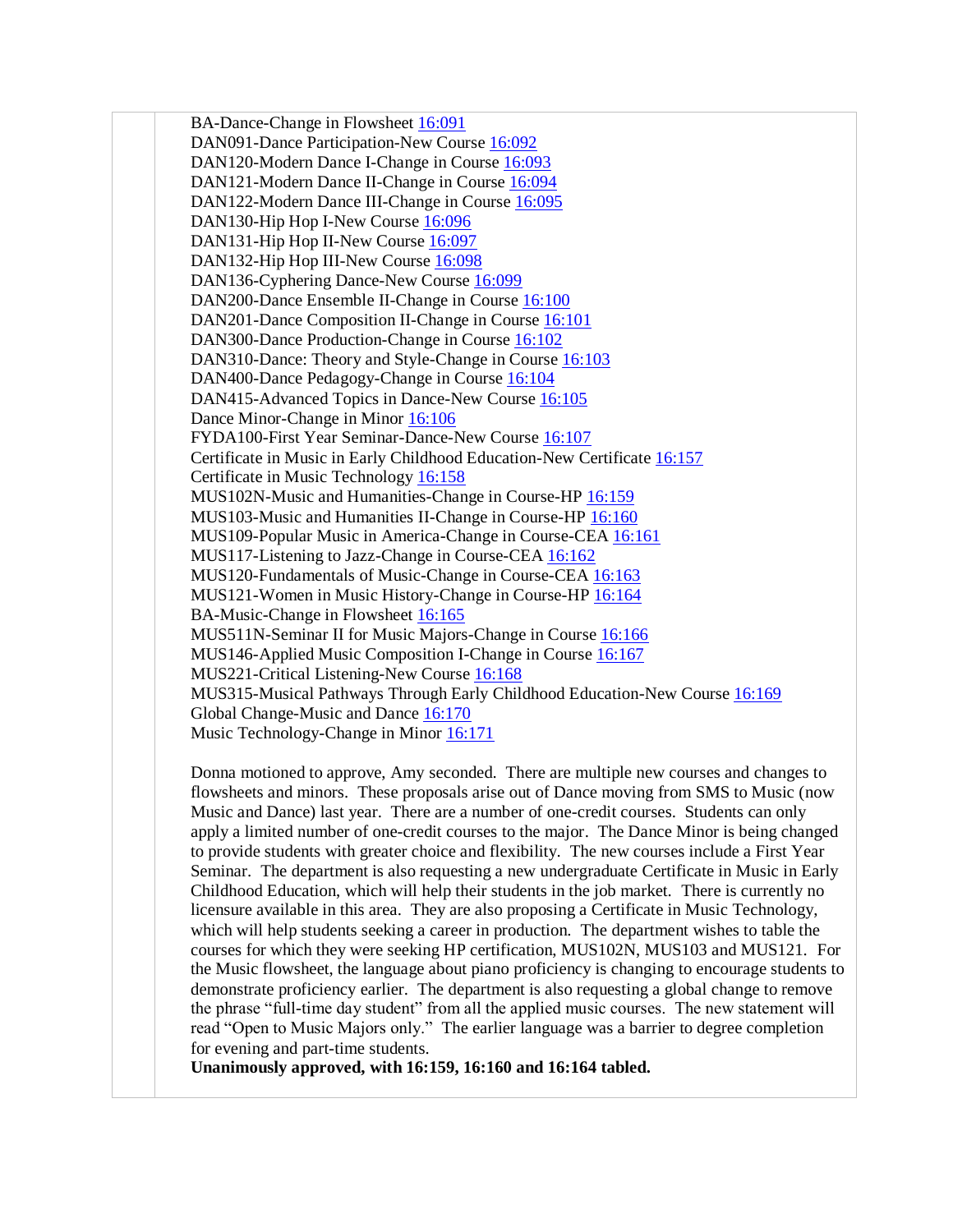| Ι. | SCHOOL OF NURSING (10/1/15, Peter S. and CRS E)<br>NUR210B-Health Assessment-Change in Course 16:059<br>NUR212-Fundamentals of Nursing-Change in Course 16:060<br>NUR320-Care of the Adult-Change in Course 16:061<br>NUR321-Health Care of Women and Children-Change in Course 16:062<br>BS-Nursing-Change in Flowsheet 16:063<br>BS-Nursing-LPN to BSN Part-time Program-Change in Flowsheet 16:064<br>BS-Nursing-RN to BSN Option Evening Division-Change in Flowsheet 16:065<br>NURXXX-Foundation for Nursing Practice-Change in Course 16:066<br>NUR415B-Public Health Nursing-Change in Course 16:188<br>NUR412B-Mental Health Nursing-Change in Course 16:189<br>Donna (in Peter's absence) motioned for approval, Brian seconded. The first four course<br>changes are due to the Chemistry department changing numbers for courses that are co- or pre-<br>reqs. Donna explained that the department has had to reduce support courses in order to allow<br>students to meet Gen Ed requirements. The change in flow sheet was due to a university call to<br>reduce support courses to get below the 78-credit limit. They are not quite there yet. Megan<br>pointed out that the department will need to do a degree credit exception form by next year as<br>the current one expires soon. All programs approved for exceptions the year before last were<br>approved for two years only to give departments more time to address coming into compliance<br>with new policy that accompanied the general education change. Nursing has been considering<br>how some of the Gen Ed content is addressed in support and department courses. NUR200 is a<br>new course for the RN to LPN cohort, who are arriving less prepared in terms of clinical and<br>writing skills than a decade ago. NUR415B and NUR412B are shifting from 1/4 courses to<br>semester courses as the 1/4 course format wasn't working. This will allow students to engage<br>more successfully with clinical partners and clients.<br><b>Unanimously approved.</b> |
|----|------------------------------------------------------------------------------------------------------------------------------------------------------------------------------------------------------------------------------------------------------------------------------------------------------------------------------------------------------------------------------------------------------------------------------------------------------------------------------------------------------------------------------------------------------------------------------------------------------------------------------------------------------------------------------------------------------------------------------------------------------------------------------------------------------------------------------------------------------------------------------------------------------------------------------------------------------------------------------------------------------------------------------------------------------------------------------------------------------------------------------------------------------------------------------------------------------------------------------------------------------------------------------------------------------------------------------------------------------------------------------------------------------------------------------------------------------------------------------------------------------------------------------------------------------------------------------------------------------------------------------------------------------------------------------------------------------------------------------------------------------------------------------------------------------------------------------------------------------------------------------------------------------------------------------------------------------------------------------------------------------------------------------------------------------|
| J. | SPORT AND MOVEMENT SCIENCE DEPARTMENT (12/4/14, CRS D, Elizabeth C.<br>1/23/15<br>SMS225-Introduction to Health and Physical Activity for Children-New Course-PGR 15:221<br>SMS402-Study-Travel Seminar in SMS-New Course 15:227<br>SMS261-Consumer Health-W-II 15:228<br>SMS303-Exercise Psychology-W-III 15:229<br>Elizabeth motioned to approve, Peter seconded. The department is submitting two new<br>courses, and seeking PGR certification for one of them, SMS225. The PGR sub-committee<br>vetted the course, and the department made significant changes in response to their feedback.<br>SMS402 is a request for an international study seminar. Students will receive WC credit for it.<br>The department is also submitting courses for W-II/W-III certification. For SMS261, Joe<br>expressed concern that all objectives meet all criteria in the Criteria for General Education<br>matrix. Joe motioned that we accept SMS261 subject to the department amending the Criteria<br>for General Education matrix, Amy seconded. Unanimously approved.<br>Unanimously approved, with the provision that the department amend the Criteria for<br><b>General Education matrix in 15:228.</b>                                                                                                                                                                                                                                                                                                                                                                                                                                                                                                                                                                                                                                                                                                                                                                                                                                            |
|    | K. SECONDARY AND HIGHER EDUCATION DEPARTMENT (9/15/15 Cindy V and CRS B)<br>EDU205-Educational Psychology-Change in Course 16:041<br>EDC210-Introduction to Community Education-New Course 16:042<br>EDC315-Policy and Practice in Community Education-New Course 16:043<br>EDC325-Program Planning and Evaluation in Education-New Course 16:044                                                                                                                                                                                                                                                                                                                                                                                                                                                                                                                                                                                                                                                                                                                                                                                                                                                                                                                                                                                                                                                                                                                                                                                                                                                                                                                                                                                                                                                                                                                                                                                                                                                                                                    |